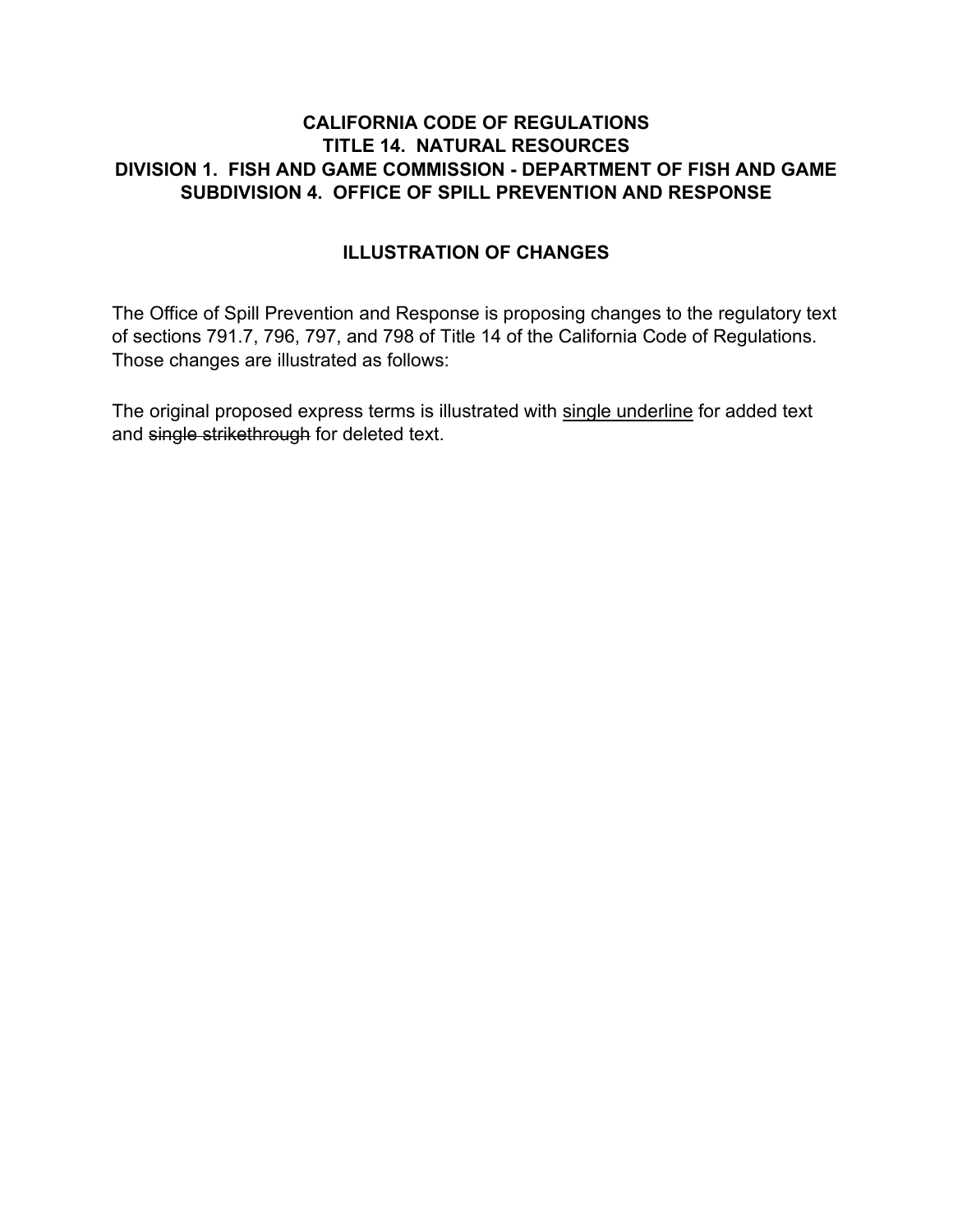## **CALIFORNIA CODE OF REGULATIONS TITLE 14. NATURAL RESOURCES DIVISION 1. FISH AND GAME COMMISSION - DEPARTMENT OF FISH & GAME SUBDIVISION 4. OFFICE OF SPILL PREVENTION AND RESPONSE CHAPTER 2. FINANCIAL RESPONSIBILITY**

#### **§ 791.7. Procedures for Application for California Certificate of Financial Responsibility.**

(a) The following application forms shall be used to obtain a certificate:

(1) Application for Certificate of Financial Responsibility for Operators or Owners of Tank Vessels, form DFW 1925 (8/14). Vessels carrying oil as secondary cargo shall use DFW 1925 to obtain a certificate of financial responsibility.

(2) Application for Certificate of Financial Responsibility for Owners or Operators of Nontank Vessels, form DFW 1972 (Rev. 07/21).

(3) Application for Certificate of Financial Responsibility for Marine Facilities, form DFW 1924 (8/14).

(4) Application for Certificate of Financial Responsibility for Owners of Oil, form DFW 1947 (8/14).

(5) Application for Certificate of Financial Responsibility for Mobile Transfer Units, form DFW 1946 (8/14).

(6) Application for Certificate of Financial Responsibility for Inland Facilities, form DFW 1932 (NEW 06/21/17).

(b) These forms shall collectively be referred to as applications and are incorporated by reference herein.

(1) The application forms may be found on the website of the Office of Spill Prevention and Response, and upon completion, submitted to the following:

Courier Service:

Department of Fish and Wildlife Office of Spill Prevention and Response (OSPR) 1010 Riverside Parkway West Sacramento, CA 95605

U.S. Mail:

Department of Fish and Wildlife Office of Spill Prevention and Response Post Office Box 944209 Sacramento, CA 94244-2090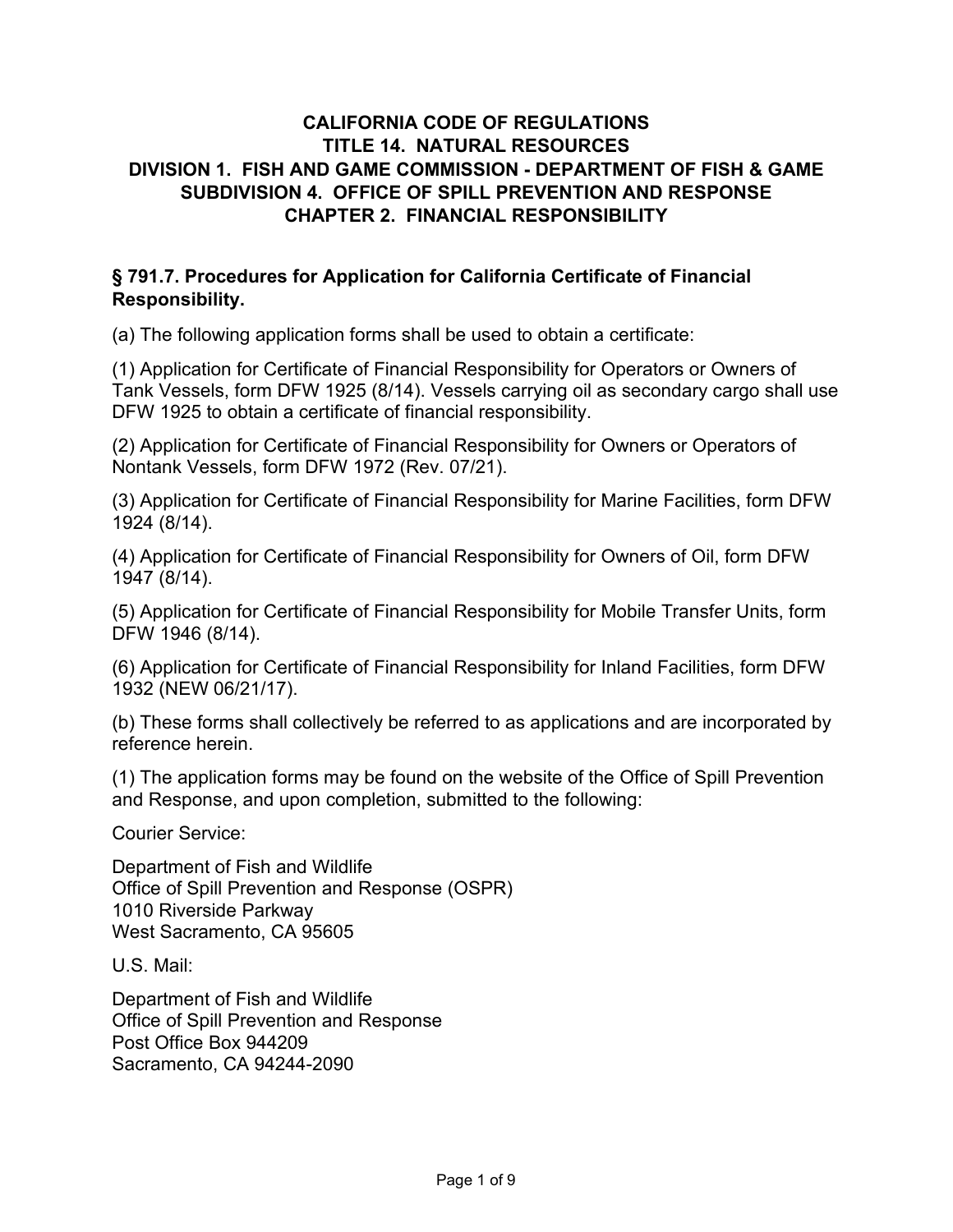### *E-mail:*

For facilities - [cacofr-facilities@wildlife.ca.gov](mailto:cacofr-facilities@wildlife.ca.gov) For tank vessels or vessels with oil as cargo - [cacofr-tank@wildlife.ca.gov](mailto:cacofr-tank@wildlife.ca.gov) For nontank vessels - cacofr-nontank@wildlife.ca.gov

(c) General Application Content and Procedures.

(1) All applications and supporting documents shall be prepared in English and all monetary terms shall be in U.S. currency.

(2) All spaces on the application shall be completed with either the requested information or the phrase "Not applicable."

(3) All applications shall be signed by an authorized representative of the owner or operator applicant whose title shall be indicated in the space provided on the application.

(4) If the application is submitted by an agent on behalf of the owner or operator (e.g. a consultant), the Administrator may request a written delegation of authority authorizing the agent to submit the application on behalf of the owner or operator.

(5) Each applicant shall provide the name, address, telephone number and e-mail of an agent for service of process designated to receive legal documents on behalf of the applicant. The agent shall be located in California. If the applicant contracts for this service, the Administrator may request documentation that the agent for service of process acknowledges this capacity.

(6) An owner or operator of a nontank vessel shall submit a nonrefundable fee for each nontank vessel with each new or renewal application. The fee is set by section 870.17 of this subdivision. The owner or operator shall not deduct any processing charges from the fee. The fee amounts are as follows:

(A) For a nontank vessel that has a carrying capacity of over 6,500 barrels of fuel, or a carrying capacity of over 7,500 barrels of fuel if the vessel is owned and operated by California or a federal agency, a fee of \$3,750 per vessel, or;

(B) For a nontank vessel that has a carrying capacity greater than 500 barrels of fuel but less than or equal to 6,500 barrels of fuel, or a carrying capacity greater than 500 barrels of fuel but less than or equal to 7,500 barrels of fuel if owned and operated by California or a federal agency, a fee of \$2,250 per vessel, or;

(C) For a nontank vessel that has a carrying capacity of 500 barrels of fuel or less, a fee of \$750 per vessel.

(7) If, prior to certificate issuance, an applicant becomes aware of a material change in any of the facts contained in the application or supporting documents, the applicant shall, within seven calendar days of becoming aware of any change, notify the Administrator in writing of the change.

(d) For new or renewal applications for vessels only, any evidence submitted to demonstrate financial responsibility, and any applicable nontank vessel fees, shall be received by the Office of Spill Prevention and Response at least 10 calendar days prior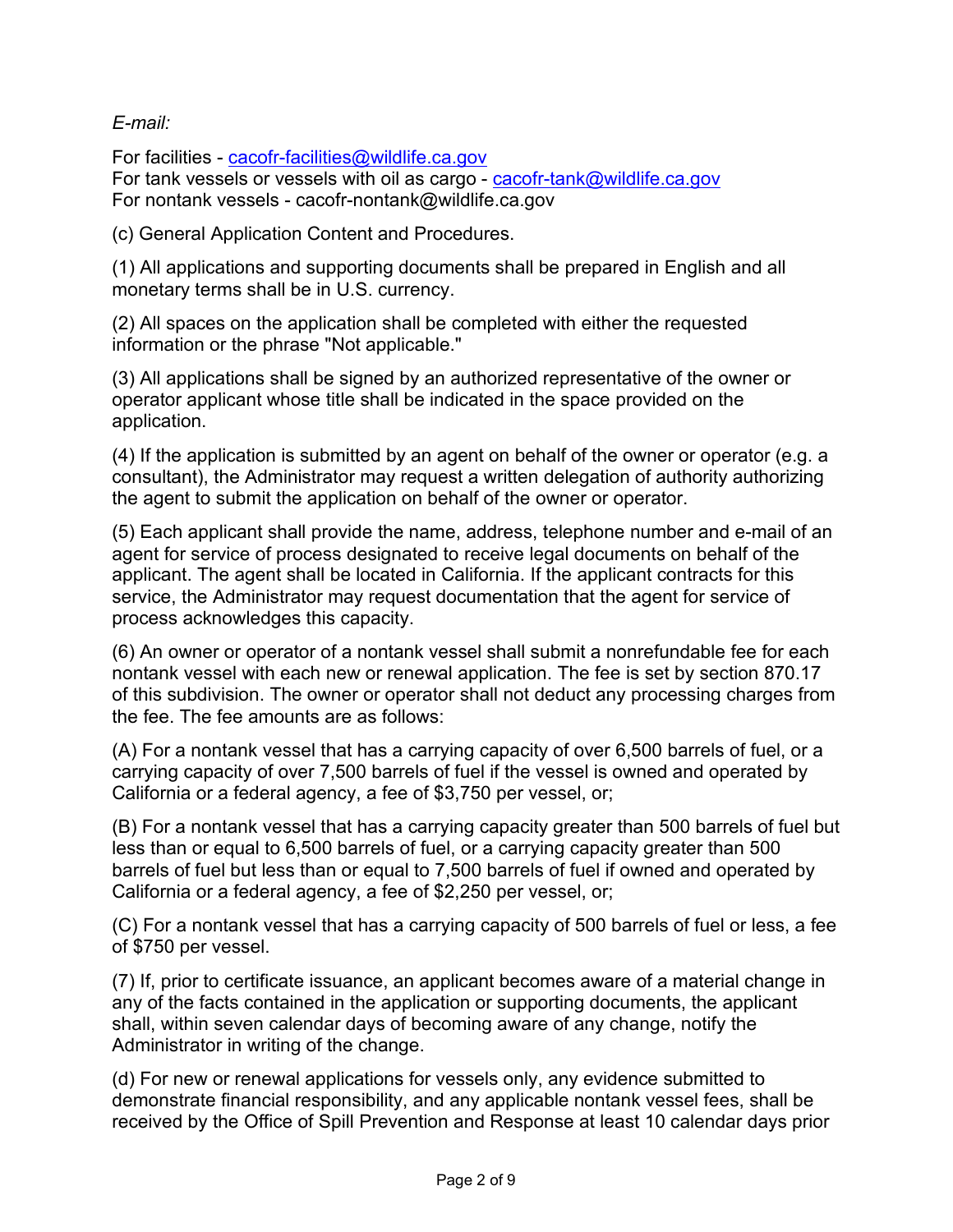to operating where a spill may impact waters of the state. After expiration of any of the methods of evidence used to demonstrate financial responsibility, documentation of the

financial responsibility renewal shall be provided at least 10 calendar days before operating where a spill may impact waters of the state.

(e)(1) Applications and evidence of financial responsibility submitted by applicants will be reviewed within 30 calendar days of receipt by the Office of Spill Prevention and Response. Certificates will be issued within that period provided that the following has been received: (1) adequate information was furnished in the application, (2) acceptable evidence of financial responsibility, and (3) receipt of the nontank vessel fee if applicable.

(2) If the information contained in the application, evidence of financial responsibility, or any supplemental information provided is insufficient, the Administrator shall notify the applicant of the nature of the insufficiency. The applicant shall then have 30 calendar days from the date of notification to provide the missing information or additional evidence.

(3) Certificates will be issued within 15 calendar days of receipt of sufficient additional evidence or supplemental information. In the event that acceptable evidence or adequate information is not received, the Administrator may deny the application by providing written notice specifying the reasons for the denial.

(f) Each certificate issued by the Administrator shall be valid for two years except for the following:

(1) The Administrator may issue a certificate for a facility for a period of no longer than three years if the Administrator finds that:

(A) Continued operation is necessary to finance abandonment of the facility; and

(B) The financial resources the applicant is able to demonstrate are reasonably sufficient to cover any spill-related damages from the facility.

(2) A certificate for a mobile transfer unit shall be valid for one year.

(g) Financial Responsibility Amounts for Tankers, Nontank Vessels, Large Tank Barges, and Owners of Oil.

(1) The amounts of financial responsibility that must be demonstrated are as follows:

(A) Owners or operators of tankers, large tank barges, or owners of, or persons accepting responsibility for the oil shall demonstrate their current financial ability to pay at least \$1 billion (\$1,000,000,000).

(B) Except as provided in (C) of this section below, owners or operators of nontank vessels shall demonstrate their current financial ability to pay at least \$300 million (\$300,000,000).

(C) Owners or operators of nontank vessels that have a carrying capacity of 6,500 barrels of fuel or less, or a carrying capacity of 7,500 barrels of fuel or less for nontank vessels owned and operated by California or a federal agency, shall demonstrate their current financial ability to pay the following amount of financial responsibility: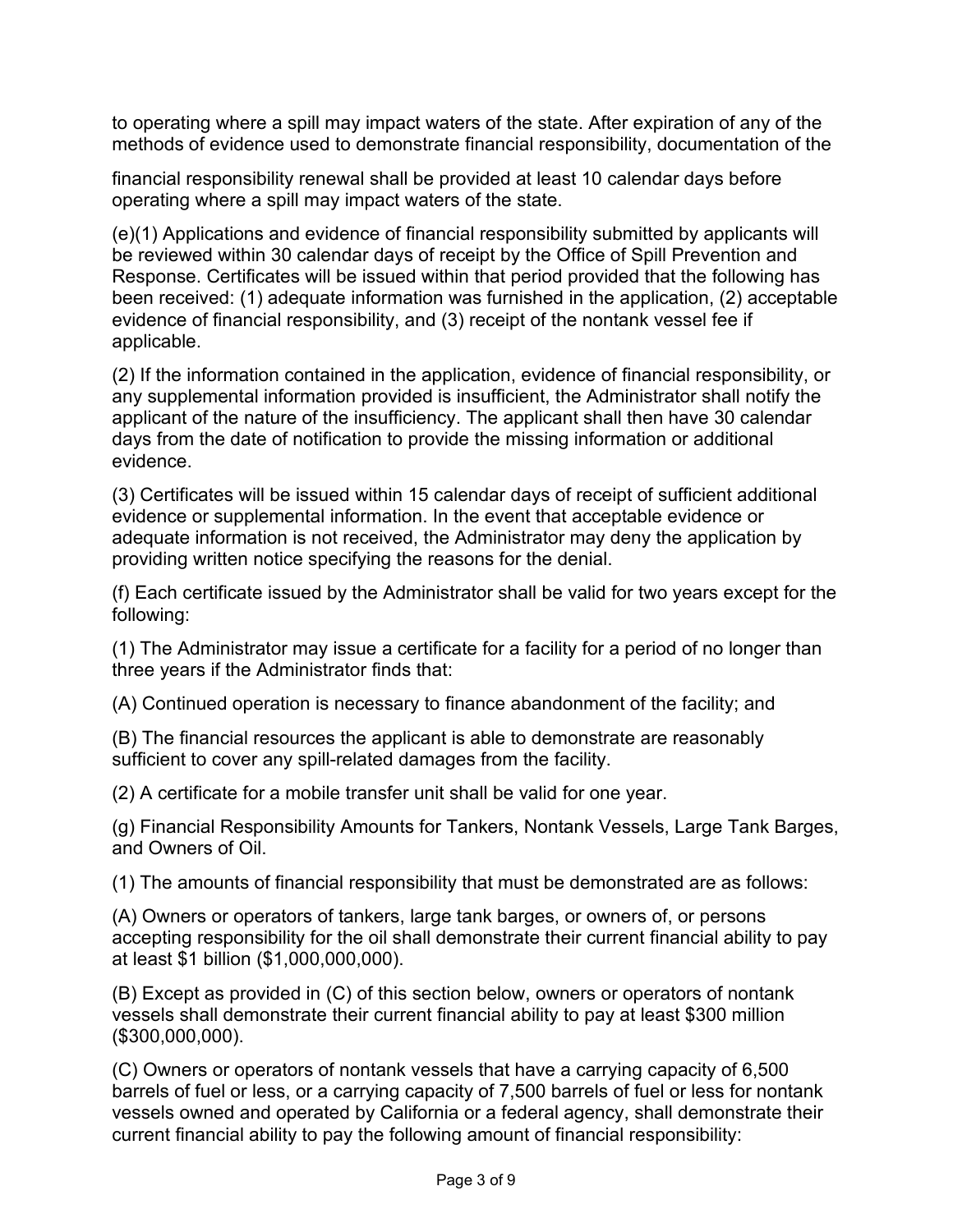1. \$2 million (\$2,000,000) for those that have a carrying capacity from less than 1 to not more than 10 barrels;

2. \$5 million (\$5,000,000) for those that have a carrying capacity greater than 10 to not more than 50 barrels;

3. \$10 million (\$10,000,000) for those that have a carrying capacity greater than 50 to not more than 500 barrels;

4. \$18.9 million (\$18,900,000) for those that have a carrying capacity greater than 500 to not more than 1,000 barrels.

5. For nontank vessels that have a carrying capacity greater than 1,000 barrels of fuel to a carrying capacity of not more than 6,500 barrels of fuel, or 7,500 barrels of fuel for nontank vessels owned and operated by California or a federal agency, the amount of financial responsibility shall be calculated as follows: subtract 1,000 barrels from the total carrying capacity of fuel of the nontank vessel; multiply this amount by \$5,670 (which represents 30 percent of the per barrel clean-up and damage cost of spilled oil of \$18,900); then add \$18.9 million (\$18,900,000).

6. The amount of financial responsibility shall not exceed the amount required for nontank vessels as set forth in section 8670.37.58 of the Government Code.

7. Certificates of financial responsibility are not required for non-self propelled nontank vessels that do not carry any fuel.

(2) The amounts in this subsection are in effect unless amended by section 8670.37.53, 8670.37.58, or 8670.41 of the Government Code.

(h) Financial Responsibility Amounts for Marine Facilities, Inland Facilities, Small Marine Fueling Facilities, Mobile Transfer Units, Small Tank Barges, and Vessels Carrying Oil As Secondary Cargo.

(1) The Administrator shall determine the amount of financial responsibility that must be demonstrated as follows:

(A) For small tank barges:

1. The product derived by multiplying the maximum per barrel clean-up and damage cost of spilled oil (\$12,500) times 30 percent of the maximum cargo capacity, as measured in barrels, of the small tank barge.

2. The amount of financial responsibility shall not exceed the minimum amount required for tankers as set forth in section 8670.37.53 of the Government Code. Currently this is \$1 billion (\$1,000,000,000).

3. The amount of financial responsibility required for small tank barges used exclusively to transfer, transport, store, or mechanically treat oily waste water may be reduced if allowed by the Administrator following the reconsideration pursuant to the procedures establishedprocess described in subsection (i) of this section 790.5 of chapter 1. If a reduced financial responsibility amount is allowed, it shall be based on: \$12,500 times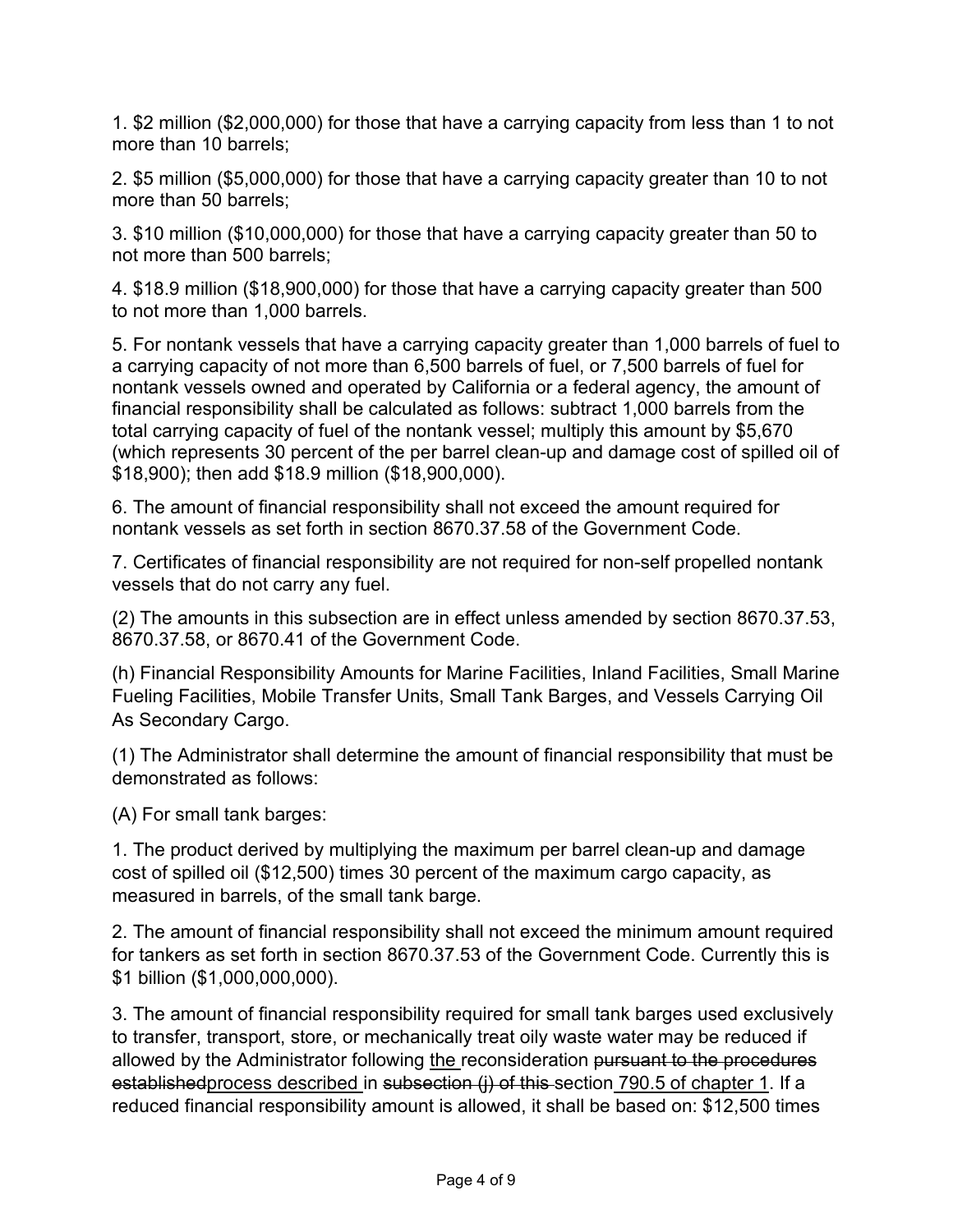30 percent of the maximum concentration of oil found in the oily waste water, as measured in barrels.

4. In no case will the amount of financial responsibility be reduced below the minimum of \$1 million (\$1,000,000).

(B) For marine facilities (except for offshore marine facilities, small marine fueling facilities, and mobile transfer units addressed under subsections (C), (D), and (E), respectively):

1. The product derived by multiplying the maximum per barrel clean-up and damage cost of spilled oil (\$12,500) times the reasonable worst case spill volume, as measured in barrels, calculated in the applicant's oil spill contingency plan, in accordance with subsections 817.02(d)(1)(A), (B), (C), and (E) of this subdivision.

2. The amount determined pursuant to paragraph (1) above shall not be less than \$1 million (\$1,000,000) or in excess of \$300 million (\$300,000,000), unless otherwise determined by the Administrator following the reconsideration pursuant to subsection (i) of this process described in section 790.5 of chapter 1.

(C) For offshore marine facilities engaged in drilling operations which may have the potential for resulting in an uncontrolled release of oil from the reservoir into marine waters:

1. The product derived by multiplying the maximum per barrel clean-up and damage cost of spilled oil (\$12,500) times the reasonable worst case spill volume, as measured in barrels. This volume is based on calculations and parameters proposed by the offshore marine facility in the applicant's oil spill contingency plan, in accordance with subsection 817.02(d)(1)(C) or (D) of this subdivision, plus:

2. The amount determined pursuant to paragraph (1) above shall not be less than \$10 million (\$10,000,000) or in excess of \$300 million (\$300,000,000), unless otherwise determined by the Administrator following the reconsideration pursuant to subsection (i) of this process described in section 790.5 of chapter 1.

(D) For small marine fueling facilities (except for mobile transfer units):

1. The product derived by multiplying the maximum per barrel clean-up and damage cost of spilled oil (\$12,500) times the reasonable worst case spill volume, as measured in barrels, calculated in the applicant's oil spill contingency plan, in accordance with subsection 817.03(d)(1)(A).

(E) For Mobile Transfer Units:

1. The product derived by multiplying the maximum per barrel clean-up and damage cost of spilled oil (\$12,500) times 30 percent of the maximum cargo capacity, as measured in barrels, of the mobile transfer unit.

2. The amount of financial responsibility required for mobile transfer units used exclusively to transport oil-water mixture may be reduced if allowed by the Administrator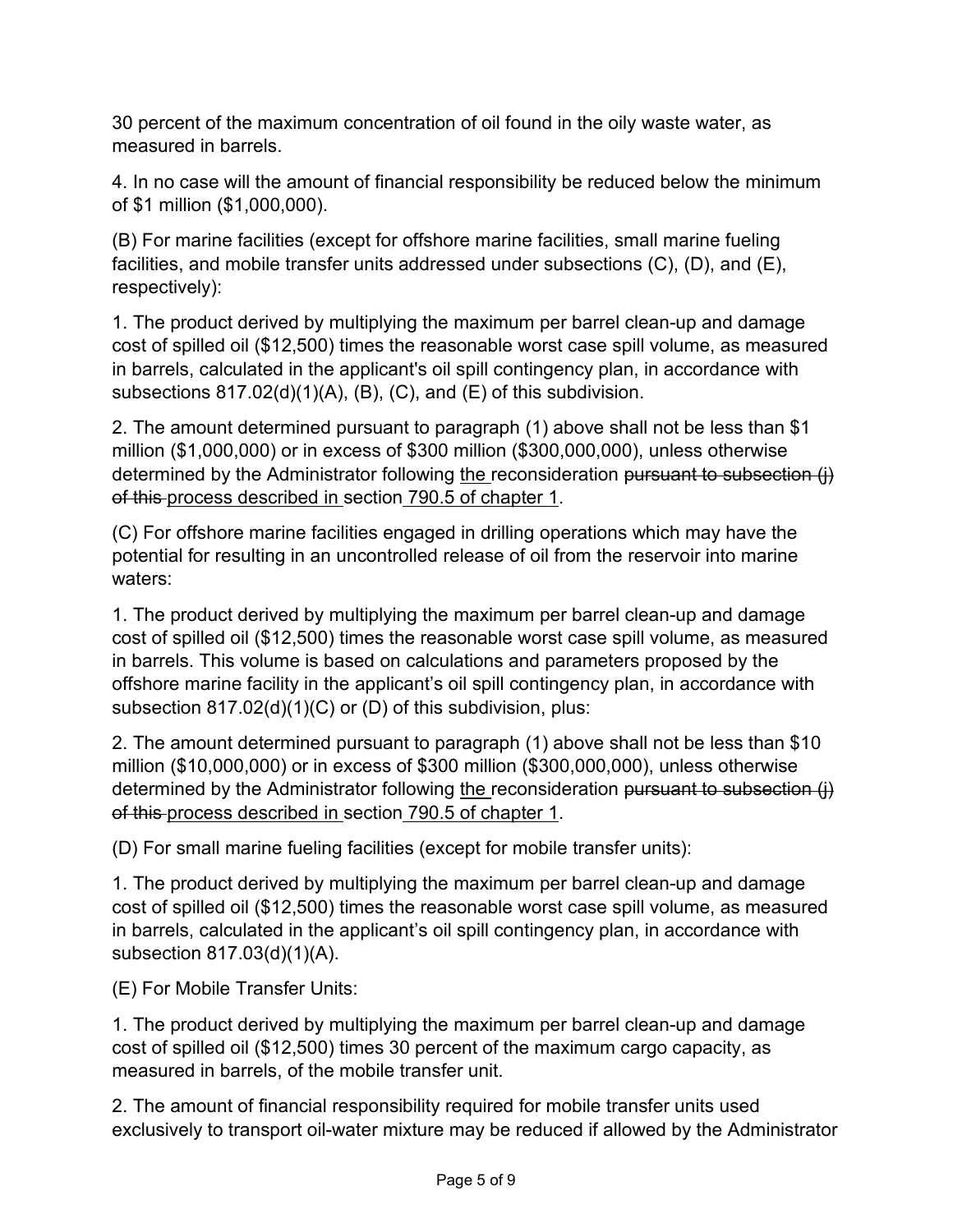following the reconsideration <del>pursuant to the procedures established in subsection (j) of</del> this-process described in section 790.5 of chapter 1. If a reduced financial responsibility amount is allowed, it shall be based on \$12,500 times 30 percent of the maximum concentration of oil found in the oily waste water, as measured in barrels.

(F) For Vessels Carrying Oil As Secondary Cargo:

1. The product derived by multiplying the maximum per barrel clean-up and damage cost of spilled oil (\$12,500) times 30 percent of the maximum oil cargo capacity, as measured in barrels, of the vessel.

2. The amount of financial responsibility shall not exceed the minimum amount required for tankers as set forth in section 8670.37.53 of the Government Code.

3. The amount of financial responsibility shall at least be a minimum of \$1 million (\$1,000,000).

(G) For Inland Facilities (including railroads):

1. If the applicant only poses a risk to inland waters designated as intermittent or ephemeral in the National Hydrography Dataset and the statewide quarter mile buffer data layer (as depicted in the Southwest Environmental Response Management Application, on the National Oceanic and Atmospheric Administration's website, the required financial responsibility is the product of the reasonable worst case spill volume in barrels (as determined in the applicant's oil spill contingency plan pursuant to subsection 817.04(k)(3) of this subdivision) multiplied by \$6,000.

2. If the applicant poses a risk to inland waters designated as perennial in the National Hydrography Dataset, the required financial responsibility is the product of the reasonable worst case spill volume in barrels (as determined in the applicant's oil spill contingency plan pursuant to subsection 817.04(k)(3) of this subdivision) multiplied by \$10,000.

3. The maximum financial responsibility that may be required for an inland facility is \$100 million (\$100,000,000).

(i) Application renewals.

(1) Certificate renewal applications are sent by the Administrator to the certificant approximately 45 calendar days prior to the expiration of the existing certificate. However, failure to receive this renewal notice does not relieve the certificant of the obligation to timely renew the certificate. In order to renew a certificate, renewal applications must be submitted prior to the expiration date.

(2) If at any time after a certificate has been issued, a certificant becomes aware of a material change in any facts contained in the application or supporting documents, which includes, but is not limited to the certificant ceasing to be the owner or operator, or that the method of demonstrating financial responsibility will be terminated, or any coverage thereunder will cease, then the certificant shall notify the Administrator, in writing, within seven calendar days of becoming aware of the material change. If there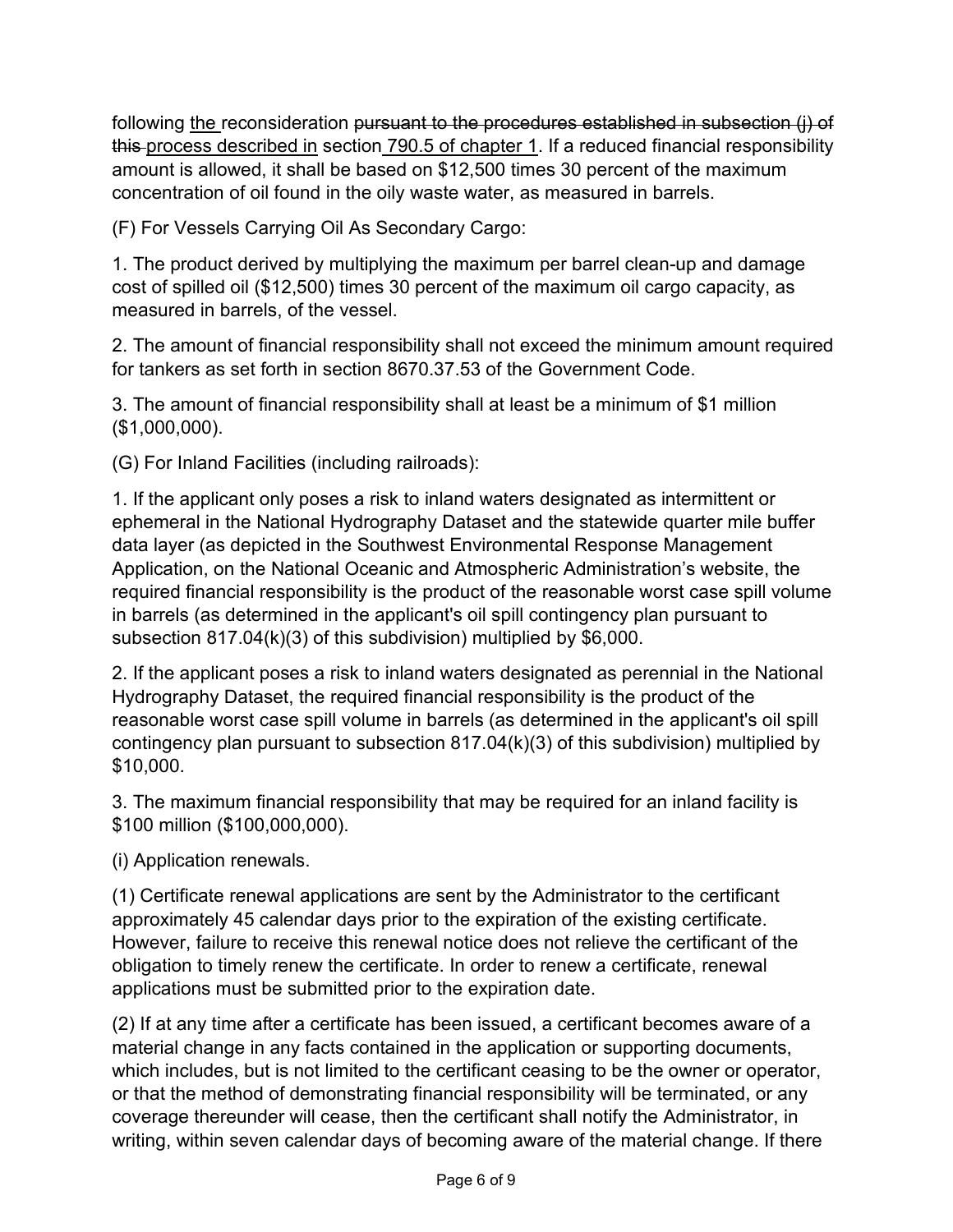is a change in applicant name, or vessel name change, or if the certificate expires, a new certificate will be necessary.

(3) If the method of demonstrating financial responsibility, as provided in the certificant's application is about to expire, the certificant shall submit to the Administrator, prior to expiration, proof of renewal or change in the method of demonstrating financial responsibility. As applicable, see subsection 795(a) Insurance, (b) Self-insurance, (c) Surety Bond, (d) Letter of Credit, (e) Guaranty, or (f) Protection and Indemnity Clubs; these sections describe the expiration and renewal process, and time frame for submission of renewal information.

(4) Owners or operators of nontank vessels renewing a certificate shall submit the nonrefundable fee per vessel, as set forth in subsection (c)(6).

(j) Requests for Reconsideration.

(1) Applicants and certificants may submit a written request to the Administrator requesting reconsideration of the amount of financial responsibility that the owner or operator must demonstrate to obtain a certificate, or any decision by the Administrator to deny issuance of a certificate or a renewal certificate. Requests must be submittedwithin 15 business days from the date that the applicant or certificant receives notice of denial or of the amount of financial responsibility to be demonstrated. The Administrator may waive the 15-day period for submitting a requestby following the process described in section 790.5 of chapter 1.

(2) The request must contain the basis for requesting reconsideration and, if applicable, provide evidence which rebuts the basis for the Administrator's financial responsibility determination, the denial of the application, or the denial of a renewal application.

(3) Within 15 business days following receipt of the request for reconsideration, the Administrator will send the applicant or certificant either a notice that the Administrator shall adhere to his or her earlier decision (i.e., deny the request for reconsideration); or a certificate shall be issued; or a revised notice of financial responsibility shall be issued.

Note: Authority cited: Sections 8670.7.5, 8670.37.53, and 8670.41, Government Code. Reference: Sections 8670.37.53, 8670.37.54, 8670.37.58 and 8670.41, Government Code.

# **§ 796. Certificate Revocation.**

(a) A certificate may be revoked immediately with concurrent written notice by the Administrator to the certificant for any of the following reasons:

(1) Making a false material statement in connection with an application for, or renewal of, a certificate;

(2) Failure to establish or maintain evidence of financial responsibility as required by this chapter;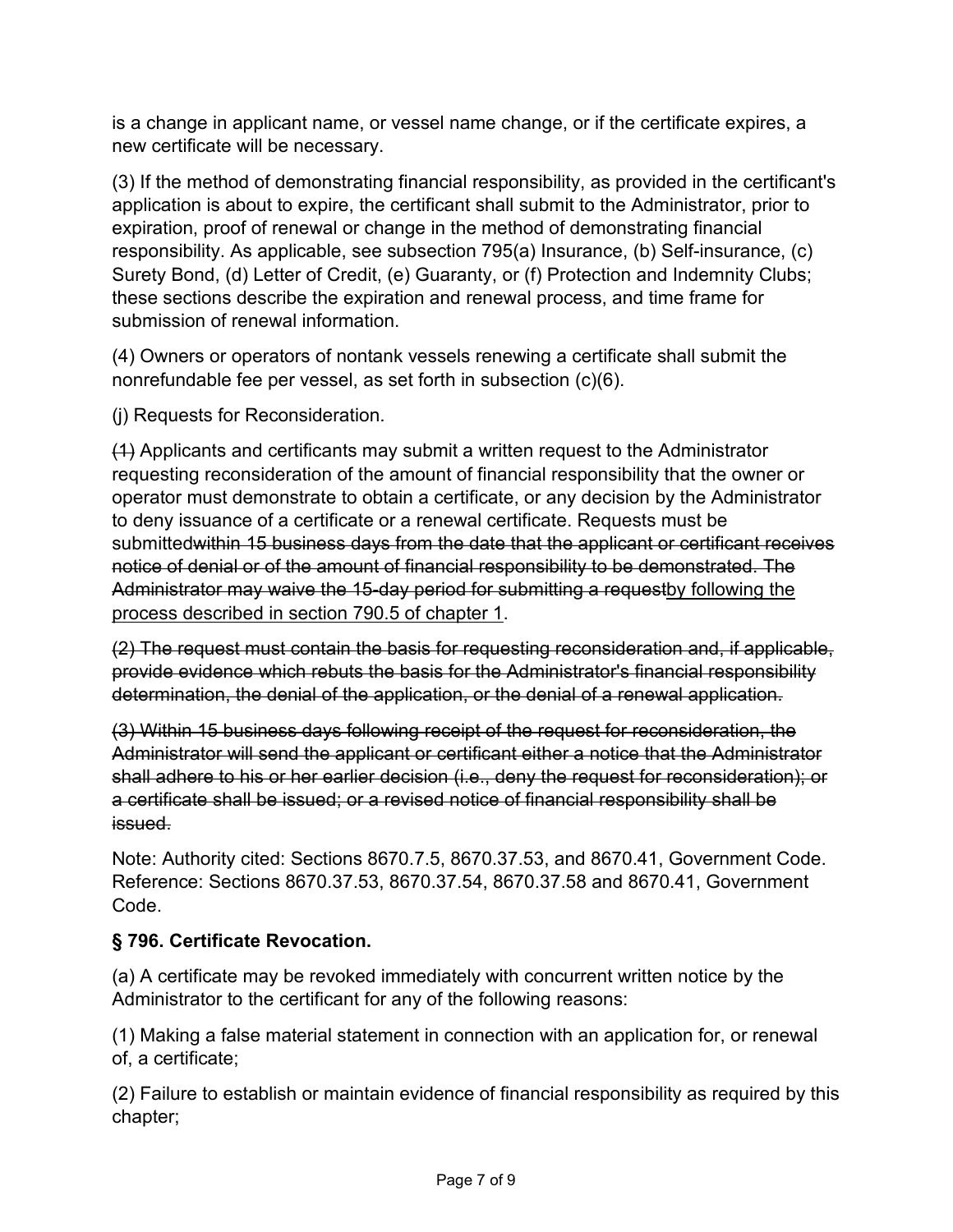(3) When the certificant is no longer the owner or operator of the vessel or facility, or the owner of the oil in question; or

(4) When the certificant did not provide evidence of financial responsibility within the time frames specified by this chapter.

(b) A certificate is invalid if the evidence of financial responsibility required under section 795 of this chapter lapses or is otherwise no longer in effect.

(c) Requests for Reconsideration.

(1) A certificant may submit a written request to the Administrator requesting reconsideration of any decision to revoke or suspend a certificate. Requests must be submitted within 15 business days from the date the applicant or certificant receives notice of revocation. The Administrator may waive the 15 business day period for submitting a requestby following the process described in section 790.5 of chapter 1.

(2) The request must contain the basis for requesting reconsideration and, if applicable, provide evidence which rebuts the basis for the Administrator's revocation or suspension of the certificate. The certificate shall remain valid while the request for reconsideration is being reviewed.

(3) If the Administrator grants the request for reconsideration, then no later than 15 business days following receipt of the request for reconsideration, the Administrator will issue the certificant a final notice of determination.

(4) If the Administrator denies reconsideration (i.e., revokes or suspends the certificate), a new application, and fee, if applicable, are required.

Note: Authority cited: Sections 8670.7.5, 8670.37.53, 8670.37.54, 8670.37.56 and 8670.37.58, Government Code. Reference: Sections 8670.37.54, 8670.37.55 and 8670.37.56, Government Code.

# **§ 797. Reporting And Suspension.**

(a) The certificant shall provide written notification to the Administrator of an event or situation which could produce a material change that affects the certificant's ability to comply with the financial responsibility requirements. Such events include, but are not limited to, a spill occurring within or outside of California for which the certificant may be liable for damages, bankruptcy or insolvency, or some other significant action against the certificant. Additionally, the certificant must notify the Administrator in writing of any other potential liability that could produce a material change that affects the certificant's ability to comply with the financial responsibility requirements. Written notification must be submitted within 10 calendar days of knowledge of the incident or knowledge of sufficient facts which would lead a reasonably prudent person to investigate the situation. For purposes of this subsection, "material change" means an event or action which could cause the certificant to be liable for damages in an amount exceeding five percent of the total financial resources reflected by the certificate or, if owners' equity